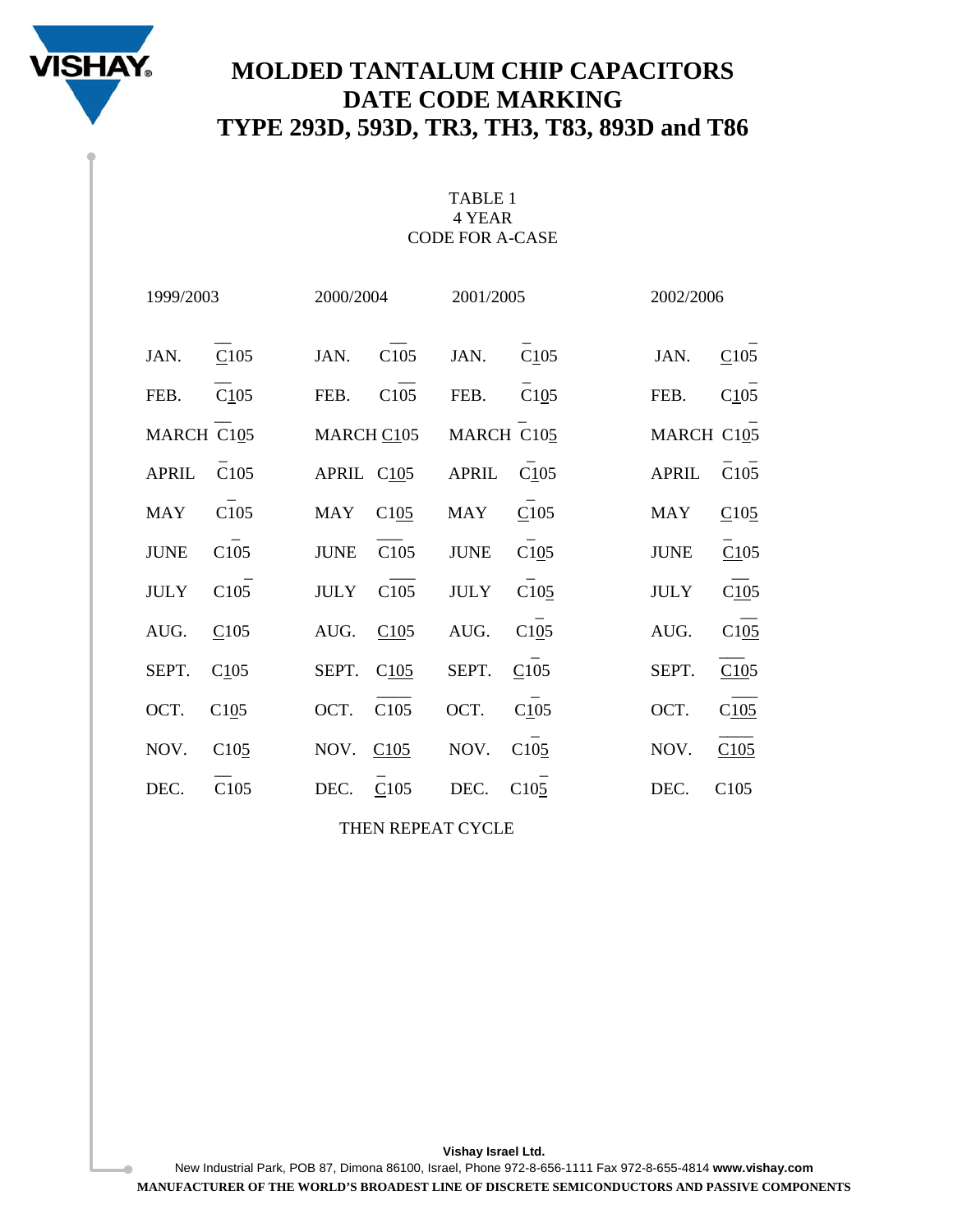

## TABLE 1 4 YEAR CODE FOR A-CASE

| 2007/2011    |                  | 2008/2012   |      | 2009/2013   |                  | 2010/2014    |      |
|--------------|------------------|-------------|------|-------------|------------------|--------------|------|
| JAN.         | C105             | JAN.        | C105 | JAN.        | C105             | JAN.         | C105 |
| FEB.         | C105             | FEB.        | C105 | FEB.        | C105             | FEB.         | C105 |
| MARCH C105   |                  | MARCH C105  |      | MARCH C105  |                  | MARCH C105   |      |
| <b>APRIL</b> | C105             | APRIL C105  |      | APRIL C105  |                  | <b>APRIL</b> | C105 |
| <b>MAY</b>   | C105             | <b>MAY</b>  | C105 | <b>MAY</b>  | C105             | <b>MAY</b>   | C105 |
| <b>JUNE</b>  | C105             | <b>JUNE</b> | C105 | <b>JUNE</b> | C105             | <b>JUNE</b>  | C105 |
| <b>JULY</b>  | C <sub>105</sub> | <b>JULY</b> | C105 | <b>JULY</b> | C <sub>105</sub> | <b>JULY</b>  | C105 |
| AUG.         | C105             | AUG.        | C105 | AUG.        | C105             | AUG.         | C105 |
| SEPT.        | C105             | SEPT.       | C105 | SEPT.       | C105             | SEPT.        | C105 |
| OCT.         | C105             | OCT.        | C105 | OCT.        | C105             | OCT.         | C105 |
| NOV.         | C <sub>105</sub> | NOV.        | C105 | NOV.        | C105             | NOV.         | C105 |
| DEC.         | C105             | DEC.        | C105 | DEC.        | C <sub>105</sub> | DEC.         | C105 |
|              |                  |             |      |             |                  |              |      |

THEN REPEAT CYCLE

New Industrial Park, POB 87, Dimona 86100, Israel, Phone 972-8-656-1111 Fax 972-8-655-4814 **www.vishay.com MANUFACTURER OF THE WORLD'S BROADEST LINE OF DISCRETE SEMICONDUCTORS AND PASSIVE COMPONENTS**

**Vishay Israel Ltd.**